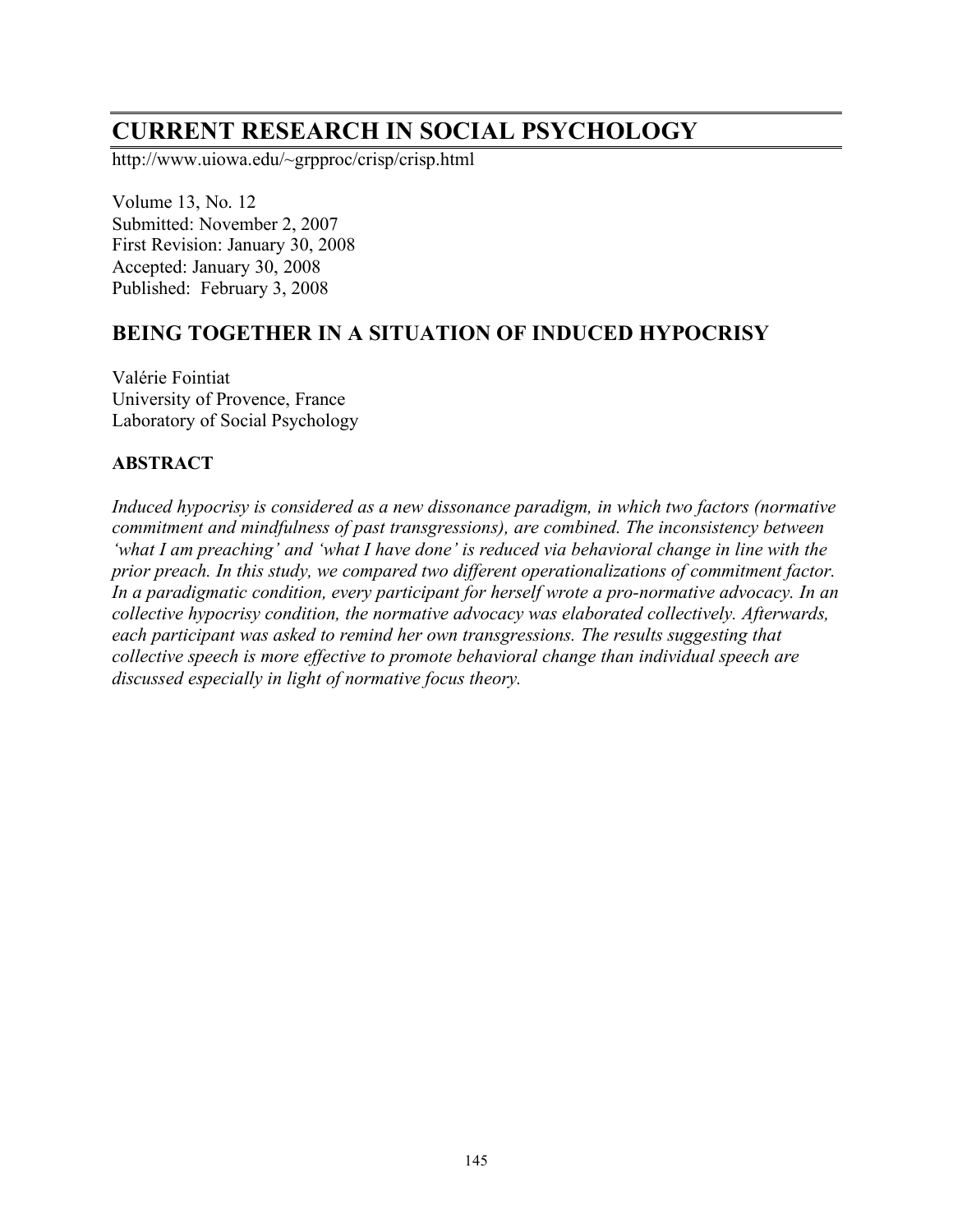## **COGNITIVE DISSONANCE**

No doubt, cognitive dissonance theory (Festinger, 1957) is a pivotal theory in social psychology (Harmon-Jones & Mills, 1999, for a review). Cognitive dissonance is defined as an aversive state of psychological tension –called dissonance- aroused when an individual holds two cognitions that are mutually inconsistent. From Festinger's perspective (1957), dissonance arousal motivates the individual to reduce dissonance, by changing or modifying one or both of the inconsistent cognitions. This crucial hypothesis has been tested in several paradigms: the freechoice paradigm (Brehm, 1956), the effort-justification paradigm (Aronson & Mills, 1959), the belief-disconfirmation paradigm (Festinger, Riecken & Schachter, 1956) and the forcedcompliance paradigm (Festinger & Carlsmith ,1959). In forced compliance paradigm, the individual freely performs a counter-attitudinal behavior (arguing a position I don't believe in) or a counter-motivational behavior (performing a problematic behavior). In such a situation, dissonance can be reduced by modifying private attitude to correspond more closely to what was argued (e.g. attitude change) or by changing the subsequent behavior in line with the previous problematic behavior (e.g. behavioral change), even if this mode of dissonance reduction remains the least explored, maybe because of the difficulty in observing it.

Interestingly, most paradigms of dissonance have emerged in the 50's (free-choice paradigm, Brehm, 1956; effort-justification paradigm, Aronson & Mills, 1959; belief-disconfirmation paradigm, Festinger, Riecken & Schachter, 1956) and for four decades, any new paradigm has been explored. In 1991, two paradigms appeared simultaneously in the literature: the doubleforced compliance paradigm (Joule, 1991) and the induced hypocrisy paradigm (Aronson et al., 1991). The former defends a comeback to the roots of the original theory; the latter is in attendance on one of the most famous alternate interpretations of dissonance effects: the selfconsistency theory (Aronson, 1968 ; Thibodeau & Aronson, 1992).

#### **Inducing Hypocrisy to Promote Behavioral Change**

Hypocrisy paradigm is based upon a very simple principle: saying one thing and doing another thing. The saliency of the discrepancy between what is preaching and what was done (in a recent past) arouses a feeling of hypocrisy (i.e. dissonance). Changing the subsequent behavior into line with the normative speech is the easiest way to reduce the uncomfortable state of hypocrisy.

The procedure of induction of hypocrisy involves the combination of two factors. The first one (commitment) consists in leading the participants to advocate the importance of conducting a pro-social behavior. Commitment factor could be operationalized via videotaping speeches, writing essays or signing petitions. On the other hand, the second factor (mindfulness) is usually operationalized by asking participants to think about times when he/she did not behave in line with the advocated standards. The awareness of past failures can also be operationalized by asking participants to respond to a questionnaire in which each item illustrates a plausible transgression.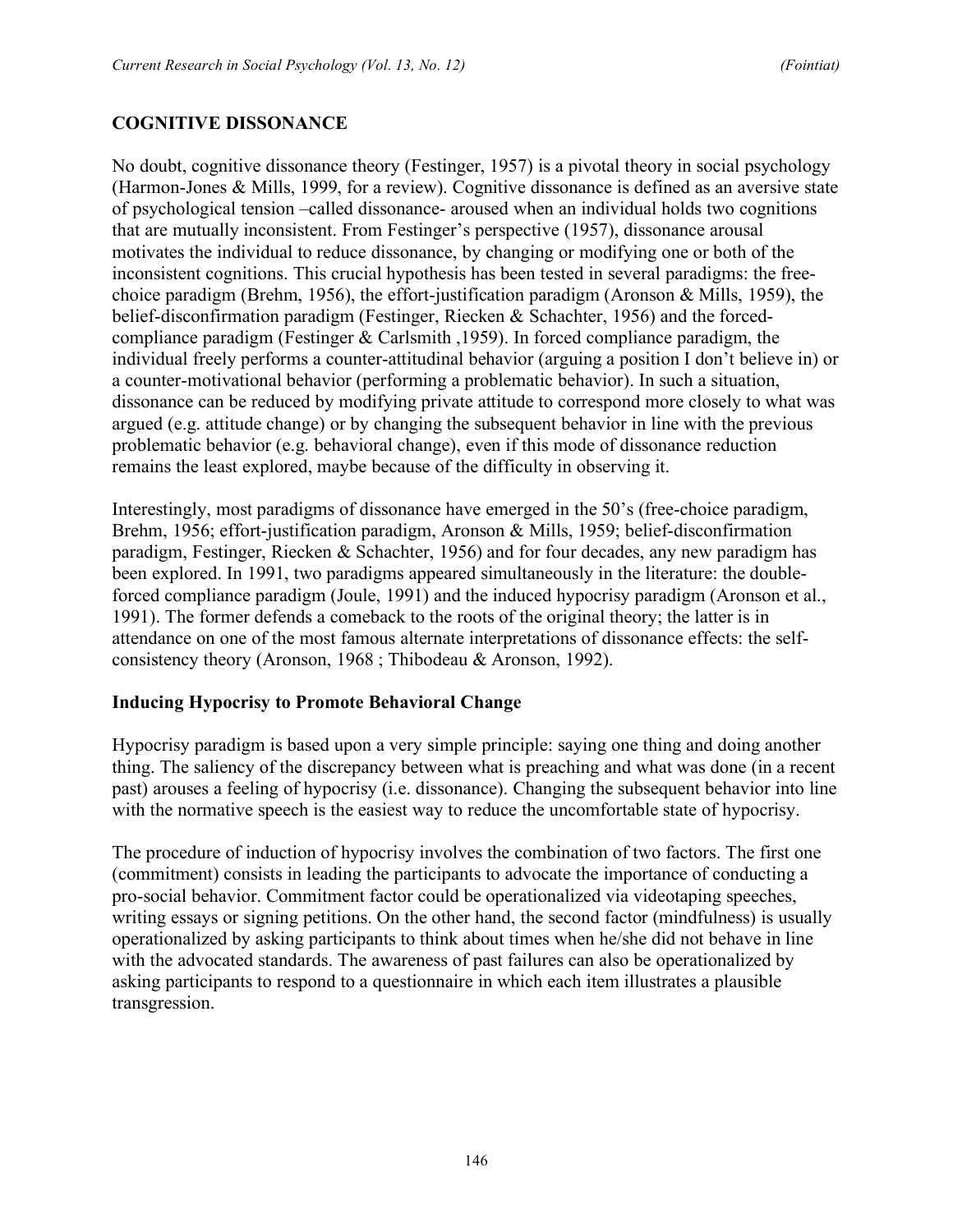## *A Set of Three Experiments*

At the beginning of the 90's, a series of three experiments (Aronson *et al.*, 1991, Dickerson et al., 1992, Stone et al., 1994) sharing the same between subjects experimental design 2 (public commitment : pro-attitudinal speech versus no speech) x 2 ( mindfulness : salience of past transgressions versus no salience) was realized. Only one of the four experimental conditions can arouse dissonance and subsequently lead its reduction: the condition that combines commitment and mindfulness.

For example, Aronson et al*.* (1991) and Stone et al. (1994) induced participants to feel hypocritical about their condom use. In the crucial hypocrisy condition, participants videotaped speeches advocating the systematic use of condoms (commitment factor). After this advocacy, they were asked to list times in their own past when they had failed to practice safe sex (mindfulness factor). The induction of hypocrisy in the Dickerson et al. 's experiment (1992) was quite different. Participants were recruited at the university swimming-pool. In the paradigmatic condition they were led to sign a flyer promoting water conservation (commitment factor); afterwards, they were led to fulfil a questionnaire in which each question illustrated a plausible transgression (mindfulness factor).

In these three basic experiments, dissonance was predicted in the condition combining the commitment and the mindfulness factors; in reverse, dissonance was not predicted in the conditions in which either factor (commitment or mindfulness) was absent. The results supported the prediction: Participants in the hypocrisy conditions showed not only an increase in intentions to use condoms (Aronson et al., 1991), but also actually bought more condoms (Stone et al., 1994) than participants in the other three experimental conditions. Furthermore, participants made hypocritical about their water use, subsequently took shorter showers than control participants (Dickerson et al., 1992).

#### *Self-Consistency Interpretation*

From the self-consistency perspective (Aronson, 1968 ; Thibodeau & Aronson, 1992), most persons have a positive self-concept. To put it in another words, people are inclined to view themselves as competent, moral, rationale and so on. Dissonance is aroused when persons behave in a way that they view as incompetent, immoral or non rationale. Hence, dissonance comes from the inconsistency between the person self-concept as a moral person and the person's behavior of doing something which is immoral. In other words, any violation of an important element of the self-concept leads to dissonance arousal and subsequently to dissonance reduction. The aim of the process of reduction is the restoration of the global self-concept. To put it in other words, «we believe that making the link between an attitude and a behavior (or more specifically, between the self-concept and behavior) accessible is a necessary component of the hypocrisy effect. In our view, it is the motivation that results from this connection that causes subjects to take behavioral action» (Stone et al., 1994).

Taken together, research conducted in the hypocrisy paradigm relate to attitudes which are «high in social desirability» (Stone et al., 1997) : for instance, AIDS prevention (Aronson et al., 1991, Stone et al., 1994), promoting water conservation (Dickerson et al., 1992), recycling to preserve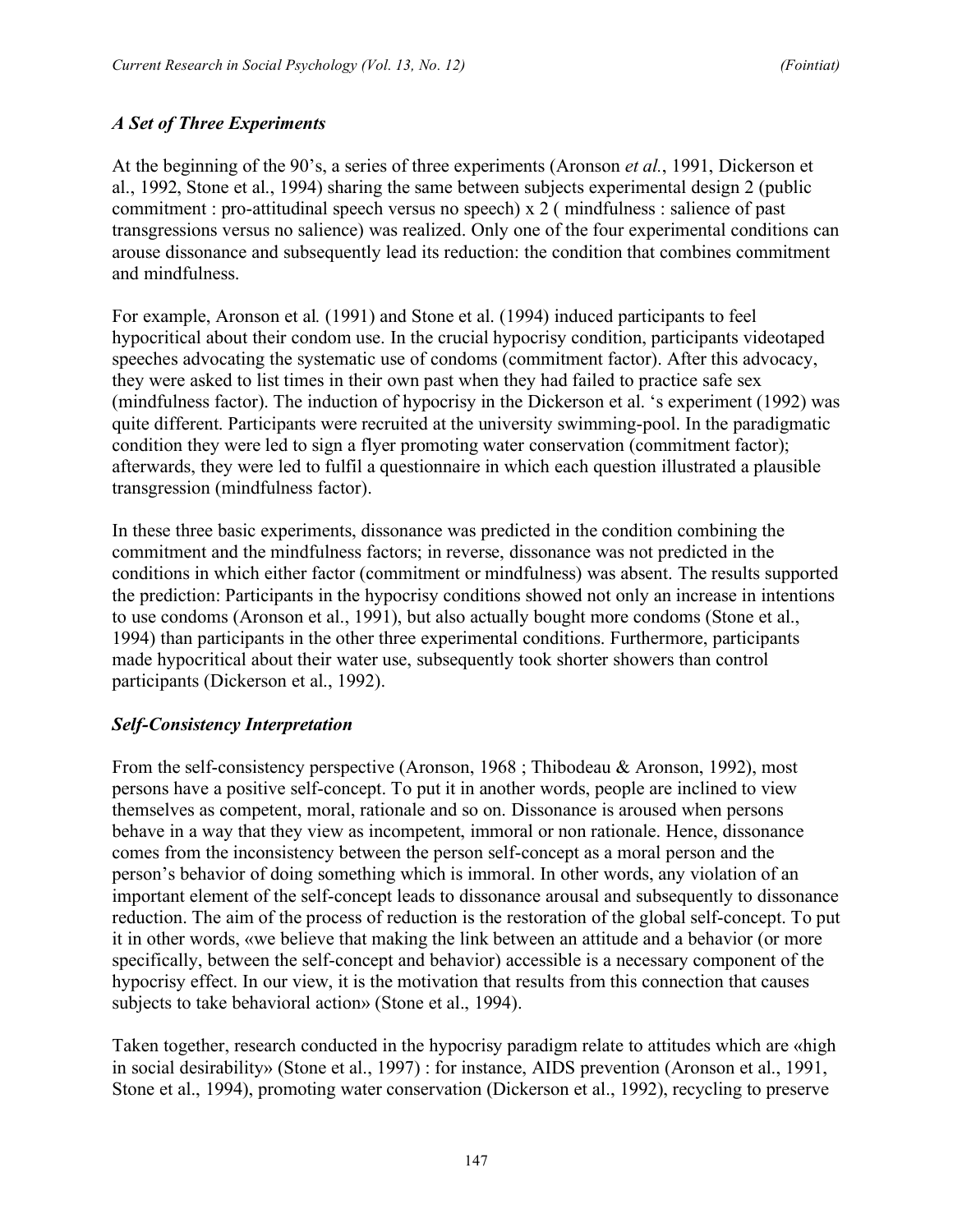natural resources (Fried & Aronson, 1995, Fried, 1998), donation for homeless people (Stone et al., 1997), promoting road safety (Fointiat, 2004, Fointiat & Grosbras, 2007), generosity (McKimmie et al., 2003). From our point of view, the aim of the commitment factor is to anchor the normative dimension of the preach. In the first articles, commitment factor was described as pro-attitudinal speeches (Aronson et al., 1991 ; Dickerson et al., 1992 ; Stone et al., 1994 ; Fried & Aronson, 1995 ; Aronson, 1999). Few years later, "pro-attitudinal advocacy" becomes "prosocial advocacy" (Stone et al., 1997) or "normative advocacy" (Fointiat, 2004). The sliding from pro-attitudinal speech (that is, conform to the personal belief) to pro-normative speech (that is, socially approved) have to be emphasized.

## **AIM OF THE STUDY**

The aim of the present study was to test the efficiency of collectivistic versus individualistic dimension of 'commitment' factor. The early works on norm formations (Sherif, 1935) and more recently on focus normative theory (Cialdini et al., 1990, 1991; Kallgren et al., 2000) suggest that social norms guide the behaviors when the norms are salient in the context of action. The results obtained in earlier research (Aronson et al., 1991 ; Stone et al., 1994 ; Dickerson et al., 1992) support the idea that recalling past behaviors without being aware of their counternormative dimension is not sufficient to arouse dissonance. We suggest that the so-called «preach» is a means to make the individual aware of what must be done (descriptive norm) and/or what is socially approved or disapproved (injunctive norm). Whatever the nature of social norm (descriptive versus injunctive), the function of the preach is to make the norm salient. The recall of transgressions should enhance the spread between the norm and his/her past behavior.

In other words, we hypothesized a greater hypocritical effect when the «preach» is collectively debated and elaborated, rather than it is individualistically elaborated (main hypothesis).

Moreover, we expected a hypocritical effect only when both commitment and mindfulness factors are combined. In other words, hypocritical effect should be higher when the two factors (commitment and mindfulness) are combined rather than only one (for instance commitment) is manipulated (preliminary hypothesis 1) or rather than anyone is manipulated (preliminary hypothesis 2).

#### **METHOD**

#### **Participants and Design**

93 participants were recruited individually on the campus (University of Provence, France) ; they were told by the experimenter that the study was about how people perceived the driving rules.

Participants were randomly assigned to one of the four conditions (with between 22 and 25 participants per condition). In a control condition, the target-behavior was directly presented. In the no-hypocrisy condition, only the commitment factor was manipulated (i.e. advocating the respect of the driving rules). Two hypocrisy conditions were run. In the paradigmatic-hypocrisy condition, the participants wrote pro-social advocacies everyone for himself/herself. In the collective hypocrisy condition, the participants were collectively invited to develop normative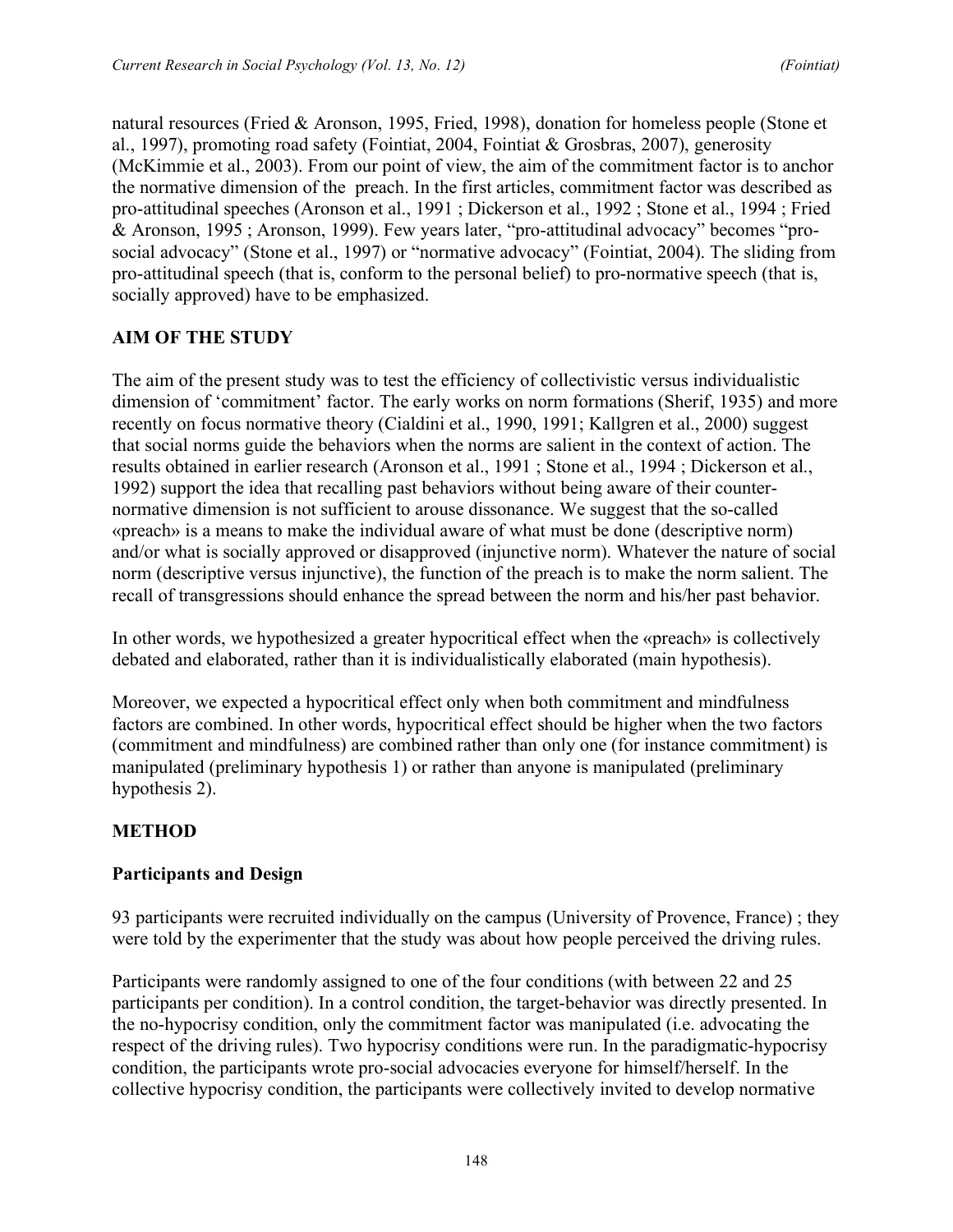arguments (in favour of the respect of driving rules). The second factor of hypocrisy induction – salience of transgressions- was performed individually.

#### **Experimental Procedure and Measures**

In the control condition, the experimenter specified he was looking for volunteers. Within the framework of a prevention campaign, she needed volunteers to distribute flyers (main dependent variable). Furthermore, each volunteer has to specify how much flyers he/she was able to distribute (dependent variable 2).

In a no-hypocrisy condition (commitment-only condition), the experimenter welcomed the participants (with 3 to 5 participants in each group) and invited them to write an essay in favour of the respect of the driving rules. Each participant wrote his/her own arguments. In that sense, the experiment was collective but the task was performed individually. Immediately after the advocacy, the experimenter presented the dependent variables.

In the paradigmatic hypocrisy condition (individual commitment and individual mindfulness), the experimenter welcomed the participants; he presented the first task: writing a pro social advocacy, in the same way than the no-hypocrisy condition. Immediately after this task, each participant has to list his/her own transgressions (i.e. no-respect of speed limitations and so on). As soon as the transgressions were listed, the dependent variables were administered.

In the collective hypocrisy condition (collective commitment and individual mindfulness), the commitment step was collectively performed. That is, the experimenter invited the participants to argue, to explicit the benefits of respecting the driving rules. In other words, everyone was invited to express his/her own view. On the other hand, the mindfulness step was individually performed : the experimenter asked each participant to list their own past transgressions.

## **RESULTS**

The results are presented in table 1.

|                                      | Control<br>$(n = 25)$ | N <sub>0</sub><br>hypocrisy<br>$(n = 24)$ | Paradigmatic<br>hypocrisy<br>$(n = 24)$ | Collective<br>hypocrisy<br>$(n = 22)$ |
|--------------------------------------|-----------------------|-------------------------------------------|-----------------------------------------|---------------------------------------|
| Participants who agree to distribute | 4/25                  | 6/24                                      | 8/24                                    | 14/22                                 |
| flyers                               | $16\%$                | $25\%$                                    | $33\%$                                  | 63 %                                  |
| Mean quantity of flyers among        |                       |                                           | 1.25                                    | 1.93                                  |
| participants who agreed              |                       |                                           |                                         |                                       |
| Mean quantity of flyers among        | .16                   | .25                                       | .41                                     | 1.22                                  |
| overall participants                 |                       |                                           |                                         |                                       |

#### **Table 1: Compliance with the Request (Volunteering).**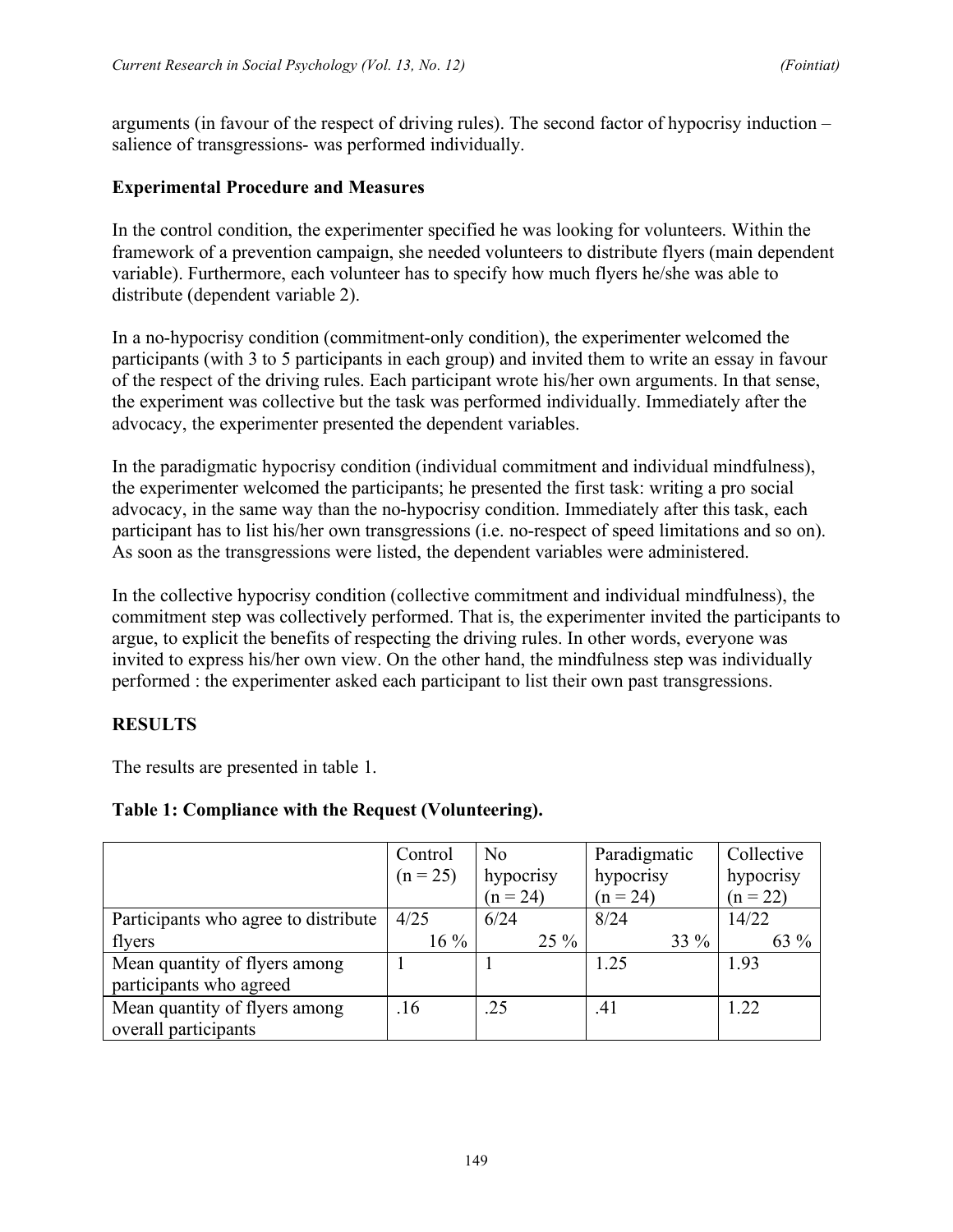## **Volunteering**

As expected (preliminary hypotheses 1 and 2) the combination of the two factors (commitment and mindfulness) is necessary to produce the hypocritical effect. Compared to no-hypocrisy condition (25 per cent), participants in both hypocrisy conditions (48 per cent) are more inclined to volunteer, Chi square  $(1, 70) = 3,42$ ,  $p = .06$ ,  $phi = .22$ . Moreover, taken together the hypocritical conditions (48 per cent) are significantly different from the control condition (16 per cent), Chi square  $(1, 71)$  cor = 5, 76, p. = . 01, phi = .28.

Furthermore, according to our main hypothesis, the collective elaboration of preach (collective hypocrisy condition) seems to enhance the hypocritical effect. In the paradigmatic hypocrisy condition, 8 out of the 24 participants (33 per cent) volunteered to distribute flyers, whereas 14 out of the 22 participants (63 per cent) in the collective hypocrisy condition volunteered, Chi square  $(1, 46) = 4, 22, p = 0.03, phi = 0.30$ .

#### **Amount of Volunteering**

#### *Quantity of Flyers among Participants Who Agreed*

The data were analysed with LSD test (Least Significant Difference). The results suggest that the hypocritical participants have accepted to distribute more flyers when they were led to develop collectively the normative arguments, (Mean  $= 1, 93$ ) than did participants in the paradigmatic condition (Mean = 1,25), even if the difference indicates only a tendency ( $p = .08$ ). The collective hypocrisy condition is also significantly different from no-hypocrisy condition (Mean  $= 1$ ,  $p = .03$ ) and marginally different from control condition (Mean  $= 1$ ,  $p = .06$ ).

#### *Quantity of Flyers among Overall Participants*

LSD comparisons revealed that the collective hypocrisy condition (Mean  $= 1, 22$ ) is significantly different from each other condition: control condition (Mean =  $.16$ , p =  $.000$ ), no-hypocrisy condition (Mean = .25,  $p = .000$ ), paradigmatic condition (Mean = .41,  $p = .000$ ).

#### **DISCUSSION**

According to the prior research, combining the two factors (commitment and mindfulness) is necessary to induce hypocrisy, and the subsequent behavioral change. Interestingly, the results suggest that the paradigmatic procedure could benefit from the collective elaboration of preach, that is the commitment factor. The emergence of collective

arguments point out not only the descriptive dimension of the norm (what is commonly done), but the injunctive dimension of the norm (what is socially approved or disapproved). Compared to the paradigmatic situation of hypocrisy, the normative position as it is expressed in the collective hypocrisy condition cannot be ignored. Furthermore, Cialdini et al. (2006) assumed that injunctive norms are more able to induce behavioral change than descriptive norms. In that sense, injunctive norms are less dependent from the context than descriptive norms. The greater behavioral change observed in the collective hypocrisy condition can be understood in reference to the focus normative theory. One can consider that the group discussion (commitment factor)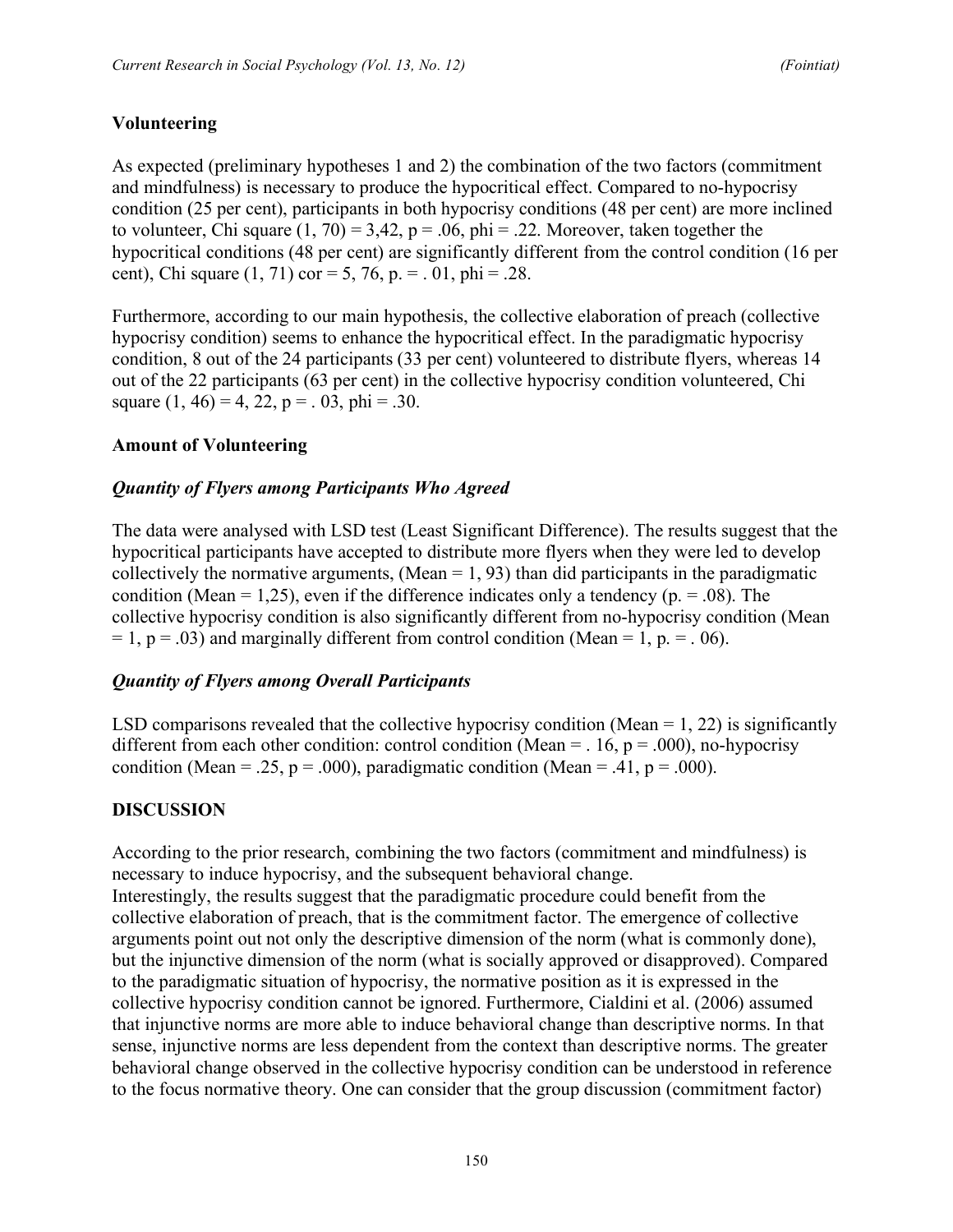make salient the injunctive norm, whereas the classical operationalization of commitment factor make salient the descriptive norm. Of course, the current research cannot make this point clear. But, we hope this assumption could lead to further experimental investigations.

On the other hand, one can argue that each transgression is inconsistent with the prior preach. Each transgression recalled increases the global amount of dissonance. If it is the case, it can explain the greater behavioral change in the collective hypocrisy condition rather than in the paradigmatic condition. Thus, it is conceivable that participants in the collective hypocrisy condition recall more transgressions than participants in the paradigmatic condition. The results do not support this assumption : participants in the original condition (Mean = 3.04) do not recall more transgressions than do participants in the paradigmatic condition (Mean = 2.79). Concerning the number of recalled transgressions, Fointiat (in revision) has shown that hypocritical effect was not observed when participants recalled a lot of serious transgressions. Further research should investigate the impact of quantity and quality (serious versus harmless) of transgressions on the arousal and/or reduction processes of hypocrisy.

## **REFERENCES**

Aronson, E. 1968. "Dissonance theory : Progress and problems". In R.P. Abelson, E. Aronson, W.J. McGuire, T.M. Newcomb, M.J. Rosenberg & P.H. Tannenbaum (Eds). *Theories of cognitive consistency : A sourceboook* (pp 5-27). Chicago : Rand McNally.

Aronson, E. 1999. "Dissonance hypocrisy, and the self-concept". In E. Harmon-Jones & J. Mills (Ed.). *Cognitive dissonance : Progress on a pivotal theory in social psychology*. Washington, DC : APA.

Aronson, E. Fried, C.B., Stone, J. 1991. "Overcoming denial and increasing the intention to use condoms through the induction of hypocrisy". *American Journal of Public Health, 81*, 1636- 1638.

Aronson, E., Mills, J. 1959. "The effect of severity of initiation on liking for a group". *Journal of Abnormal and Social Psychology*, 59, 177-181.

Brehm, J.W. 1956. "Postdecision changes in the desirability of alternatives". *Journal of Abnormal and Social Psychology,* 52 : 384-389.

Cialdini, R.B., Demaine, L.J., Sagarin, B.J., Barett, D.W., Rhoads, K, Winter, P.L. 2006. "Managing social norms for persuasive impact". *Social Influence*, 1, 1, 3-15.

Cialdini, R.B., Kallgren, C.A., Reno, R.R. 1991. "A focus theory of normative conduct : A theoretical refinement and reevaluation of the role of norms in human behaviour". In L. Berkowitz (Ed.), *Advances in Experimental Social Psychology* (pp. 201-234). San Diego : Academic Press.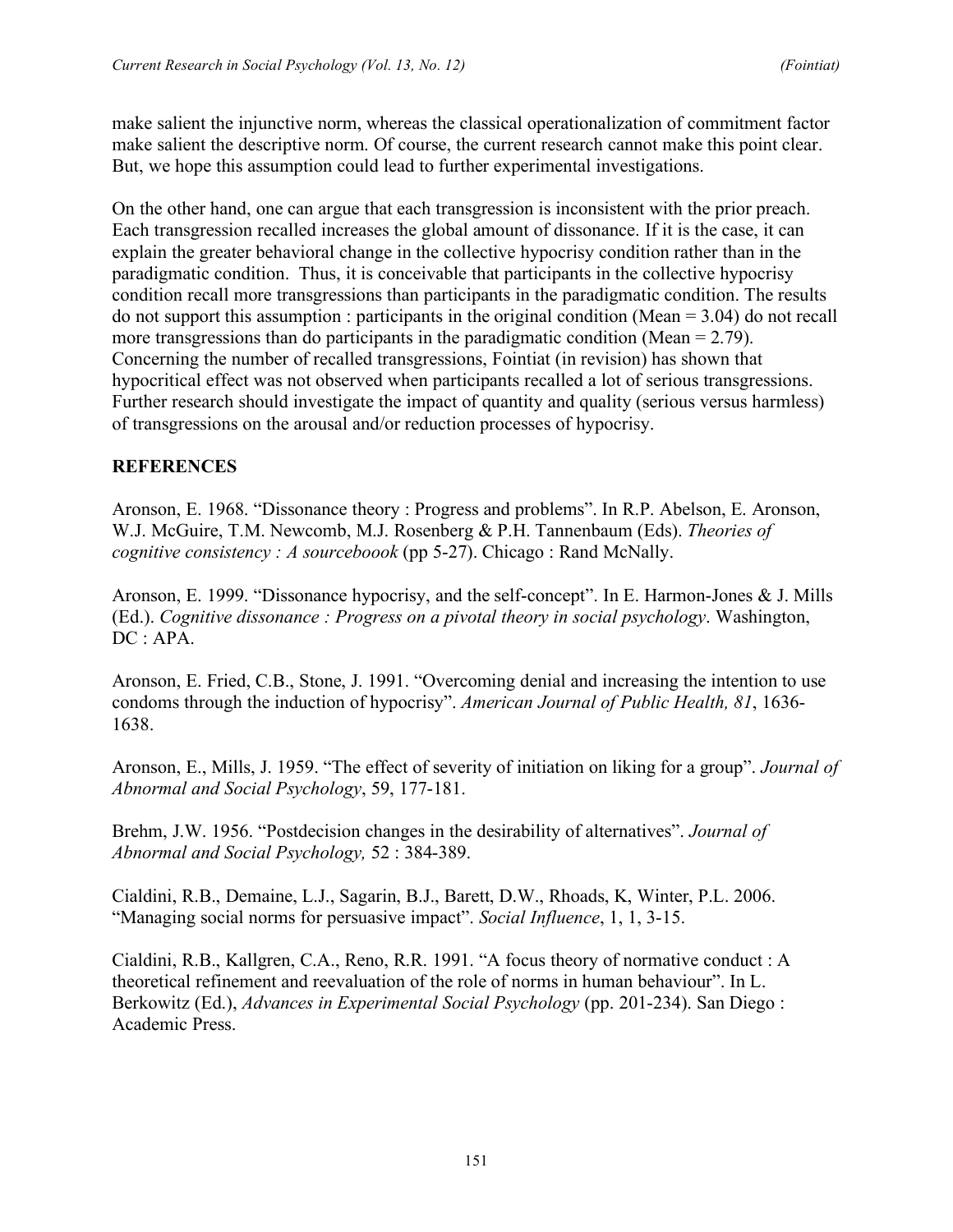Cialdini, R.B., Reno, R.R., Kallgren, C.A. 1990. "A focus theory of normative conduct : Recycling the concept of norms to reduce littering in public places". *Journal of Personality and Social Psychology, 58*, 1015-1026.

Dickerson, C. Thibodeau, R. Aronson, E., Miller, D. 1992. "Using cognitive dissonance to encourage water conservation". *Journal of Applied Social Psychology, 22*, 841-854.

Festinger, L. 1957. *A theory of cognitive dissonance*. Stanford, CA : Stanford University Press.

Festinger, L., Carlsmith, J.M. 1959. "Cognitive consequences of forced compliance". *Journal of Abnormal and Social Psychology, 59*, 203-210.

Festinger, L., Riecken, H.W., Schachter, S. 1956. *When prophecy fails*. Mineapolis : University of Minesota Press.

Fointiat, V. 2004. "'*I know what I have to do, but ...*': When hypocrisy leads to behavioural change". *Personality and Social Behavior,32 (8), 741-746.*

Fointiat, V. Grosbras, J-M. In press. " Dire une chose et en faire une autre : De la déclaration de liberté dans le paradigme de l'hypocrisie induite". *Psychologie Française*.

Fried, C.B. 1998. "Hypocrisy and identification with transgressions : A case of undetected dissonance". *Basic and Applied Social Psychology, 20*, 145-154.

Fried, C.B., Aronson, E. 1995. "Hypocrisy, misattribution, and dissonance reduction". *Personality and Social Psychology Bulletin, 21*, 925-933.

Joule, R-V. 1991. "Double forced compliance : A new paradigm in cognitive dissonance theory". *Journal of Social Psychology, 131*, 839-845.

Kallgren, C.A., Reno, R.R., Cialdini, R.B. 2000. "A focus theory of normative conduct : When norms do and do not affect behaviours". *Personality and Social Psychology Bulletin, 26*, 8, 1002-1012.

McKimmie, B.M., Terry, D.J., Hoog, M.A., Manstead, A.S.R., Spears, R. , Doosje, B. 2003. "I'm a hypocrite but so is everyone else : Group support and the reduction of cognitive dissonance". *Group Dynamics : Theory, Research, and Practice, 7*, 214-224.

Sherif, M. 1935. "A study of some social factors in perception", *Archives of psychology*, 27, 187.

Stone, J., Aronson, E., Crain, A.L., Winslow, M.P., Fried, C.B. 1994. "Inducing hypocrisy as a means of encouraging young adults to use condoms". *Personality and Social Psychology Bulletin, 20*, 116-128.

Stone, J., Weigand, A.W., Cooper, J. Aronson, E. 1997. "When exemplification fails : Hypocrisy and the motive for self-integrity". *Journal of Personality and Social Psychology, 72*, 54-65.